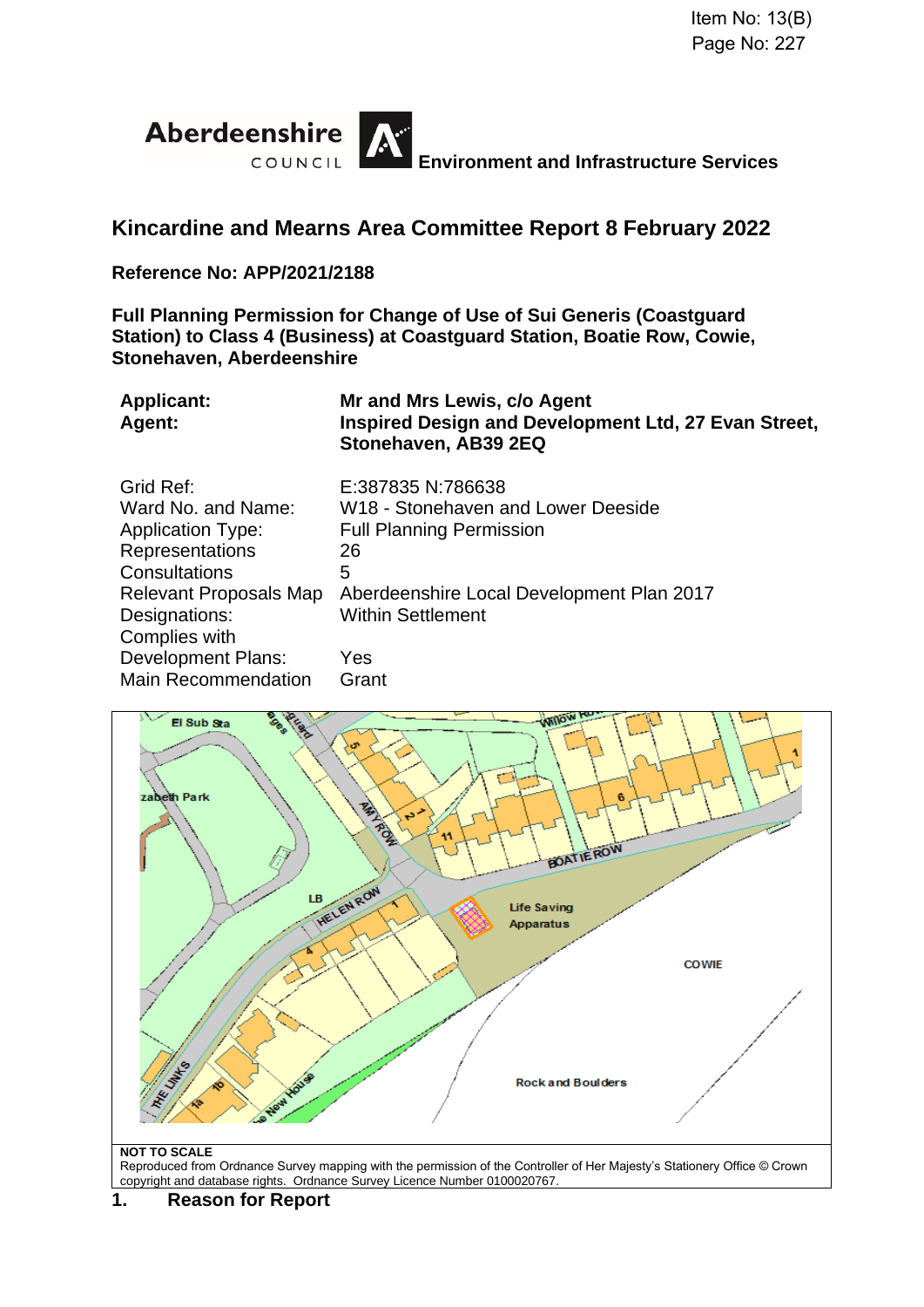- 1.1 The Committee is able to consider and take a decision on this item in terms of Section B.8.1 of Part 2A List of Committee Powers and Section C.3.1f of Part 2C Planning Delegations of the Scheme of Governance as there have been valid objections from six or more individuals or bodies with separate postal addresses or premises.
- 1.2 The Head of Finance and Monitoring Officer within Business Services have been consulted in the preparation of this report and had no comments to make and are satisfied that the report complies with the Scheme of Governance and relevant legislation.

# **2. Background and Proposal**

- 2.1 Full planning permission is sought for the change of use of a former Coastguard Station (sui generis) to a Class 4 (Business) use at the Coastguard Station, Boatie Row, Cowie, Stonehaven.
- 2.2 The application site pertains to a former Coastguard building, located in the area of Cowie within Stonehaven. The building is situated on an area of open ground, to the south of Boatie Row and east of properties on Helen Row. The building measures approximately 7.6m by 5.2m with a height of 5.8m and finished in sandstone and slate and is enclosed by wire fencing, with a parking area for one vehicle to the front on a concrete plinth. The building has large doors on the northern gable and windows on the side elevations.
- 2.3 The proposal seeks to change the use of the building to a Class 4 use. The proposed use is for a business for storage and food preparation area. There are no external alterations proposed to the building. A supporting statement submitted outlines that the nature of the business is to be largely as a cold store for seafood products and salad to enable quick resupply of the existing business located at the Stonehaven harbour, the Seafood Bothy. Products prepared on the site would be pasta, couscous and rice that require to be boiled. Salads are prepared on site and boxed ready for sale. Soups and quiches would also be made on site. There would be no fried food prepared at the site. The seafood catch is currently, and would remain to be, boiled off site and collected to be transported to the Seafood Bothy or to the proposed store. It is not proposed to use the building as a fish processing plant. It is proposed to have a trade waste bin kept at the site. The proposed operational hours of the building, staff numbers and anticipated vehicle movements are as follows:
	- Monday and Tuesday Closed
	- Wednesday Full day preparation, 0900-1500 hours, maximum two people on site with one vehicle movement
	- Thursday and Friday 0900-1200 hours, maximum two people on site with one vehicle movement
	- Saturday and Sunday Collection only. May be a need to collect additional supplies between 1100-1500 hours, however this is dependent on sale at the Seafood Bothy.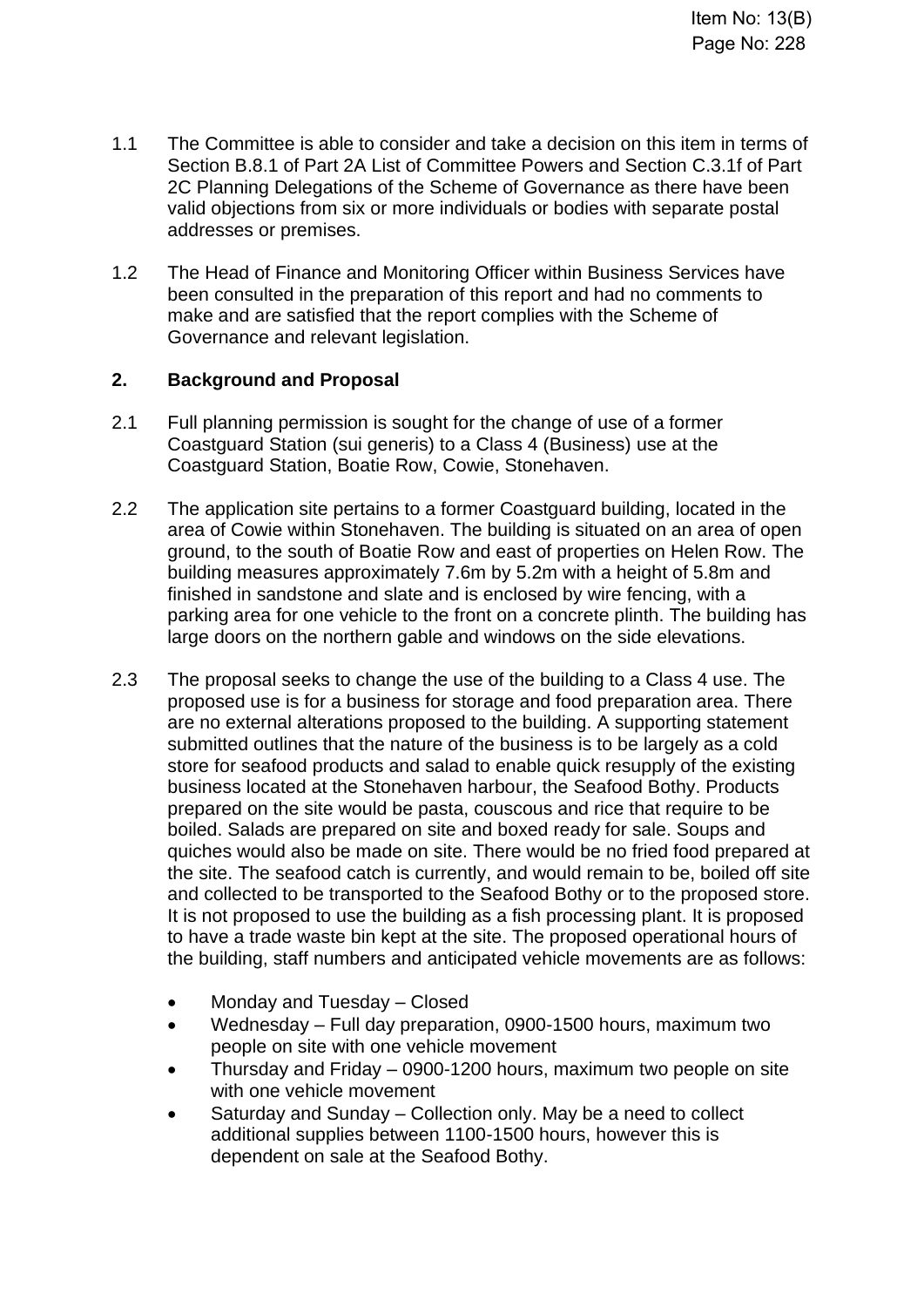The Seafood Bothy is closed from November to the end of March, therefore activity at the site would be limited to carrying out any required maintenance to the building and ensuring the building is secured.

The proposal is only for use of the applicants and there would be no public attending the site for sales.

The type of equipment which would be at the site includes:

- Two freezers
- **Fridge**
- Oven, hob and extraction fan
- Microwave
- **Blender**
- Shellfish holding tank with a pump and filter to oxygenate the water.

The proposed site plan has been amended to address comments made by Environment and Infrastructure Services (Roads Development).

# **3. Representations**

3.1 A total of 26 valid representations (1 support/25 objection) have been received as defined in the Scheme of Governance. All issues raised have been considered. The letters raise the following material issues:

# **Support**

- Return of a business involved in fishing to a coastal village is to be encouraged;
- Have found parking in Cowie not to be a problem and noted deliveries from Amazon, Tesco and Sainsburys have not encountered difficulties;
- From experience living next to wet fish sales unit, have not found smells or problems arising;
- Do not consider the size of the building, used mainly for storage, would cause problems.

# **Objection**

- Added wastewater to an already overburdened wastewater system;
- Potential to create retail space which would increase traffic issues and current junction is already blind from several angles;
- Space has no parking facilities and access to properties could be impacted upon;
- No storage or waste provision and if outside could cause vermin issues;
- Fish preparation in residential area not acceptable as would create noise and smell;
- Not suitable for an industrial unit in residential area with no pavements which could be dangerous to pedestrians, increase pollution from increased vehicles which, when parked, could also block light to properties;
- Adverse impacts could deter visitors to the area;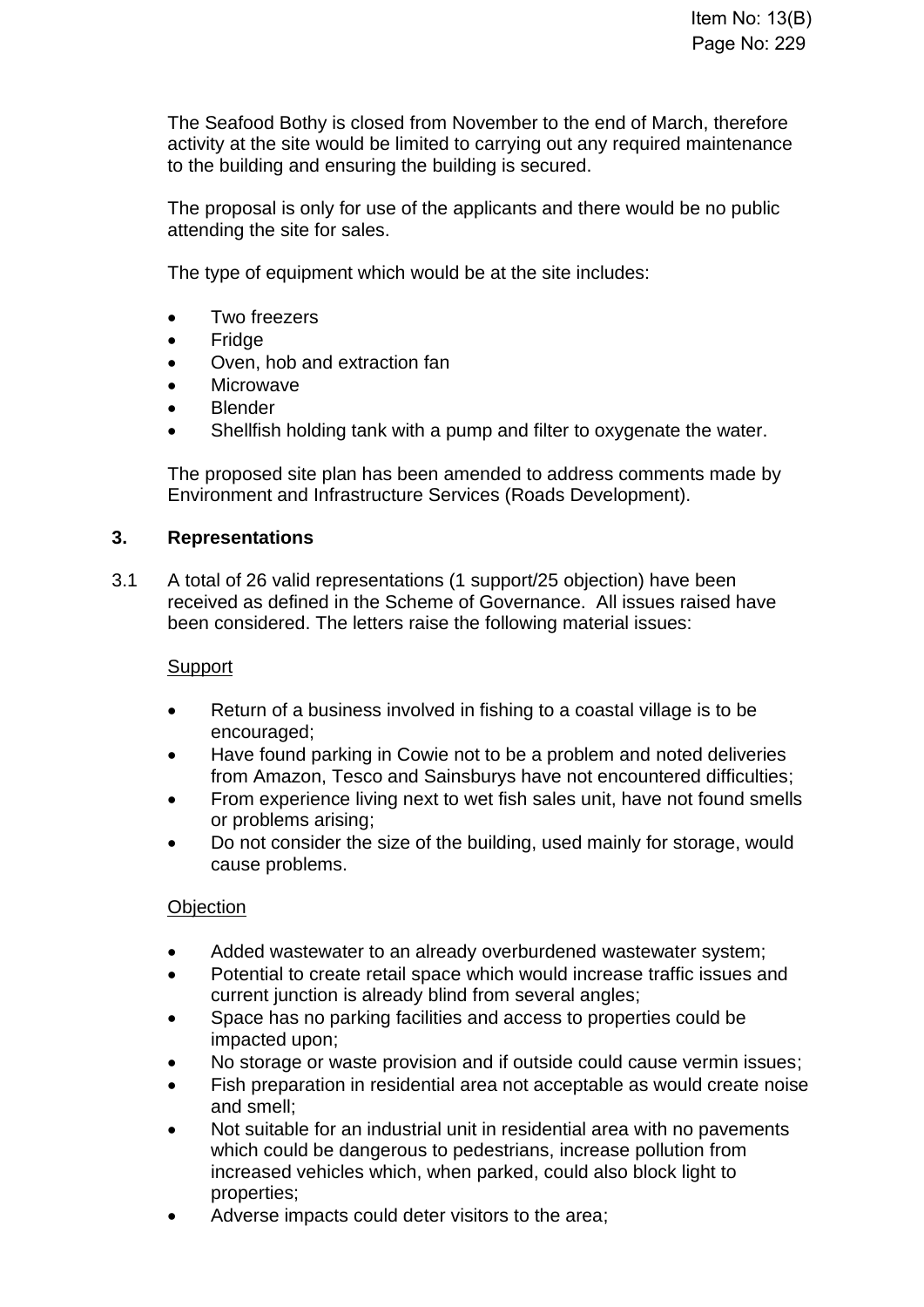- Plans omit water faucet on side of building which could be used for cleaning vehicles, fish boxes and floors and run off would run down Boatie Row to surface water drain and may cause odours and blockages;
- Current water pressure is variable and a new business would further put pressure on this;
- Area at flood risk and proposal will require flood prevention measures which would have an adverse impact on the area;
- Building not designed to support commercial operations and not suitable adjacent to public open space which is regularly used;
- Alternative locations considered more suitable within modern industrial estates;
- Not clear what the change to business means;
- Development out of character with the character of quaint fishing village which is to be preserved

# **4. Consultations**

Internal

- 4.1 **Environment and Infrastructure Services (Contaminated Land)** requested further information on the former use of the site. Additional information was submitted and there is no indication of any past use which might have caused contamination. This Service has no further comment to make on this application.
- 4.2 **Environment and Infrastructure Services (Environmental Health)** initially requested further information in relation to the use of the site, proposed equipment, operational hours and details of the internal facilities.

Upon receipt of further information, the applicant confirmed the intention of the use of the site, operating hours, movements of people/produce and equipment. This Service is satisfied that the proposals are sufficiently small scale and should not give rise to detrimental noise or odour impacts. As such, there is no objection from this Service.

4.3 **Environment and Infrastructure Services (Flood Risk and Coast Protection)** note that the site appears to be at risk of flooding from various sources, mainly surface water however potentially also from coastal and fluvial. The intention for the use of the site was sought in order to assess the potential flood risk posed to users of the site. A Flood Risk Assessment (FRA) may have been required depending on the proposed use of the site.

Following clarification of the use of the site, this Service removed their objection and an FRA was not required. It is noted that that insurance may be difficult or uneconomical to obtain for the site due to its proximity to areas of flood risk. This Service also advises that all electrical sockets and electrical equipment should be raised off the floor to minimise losses should any flooding occur.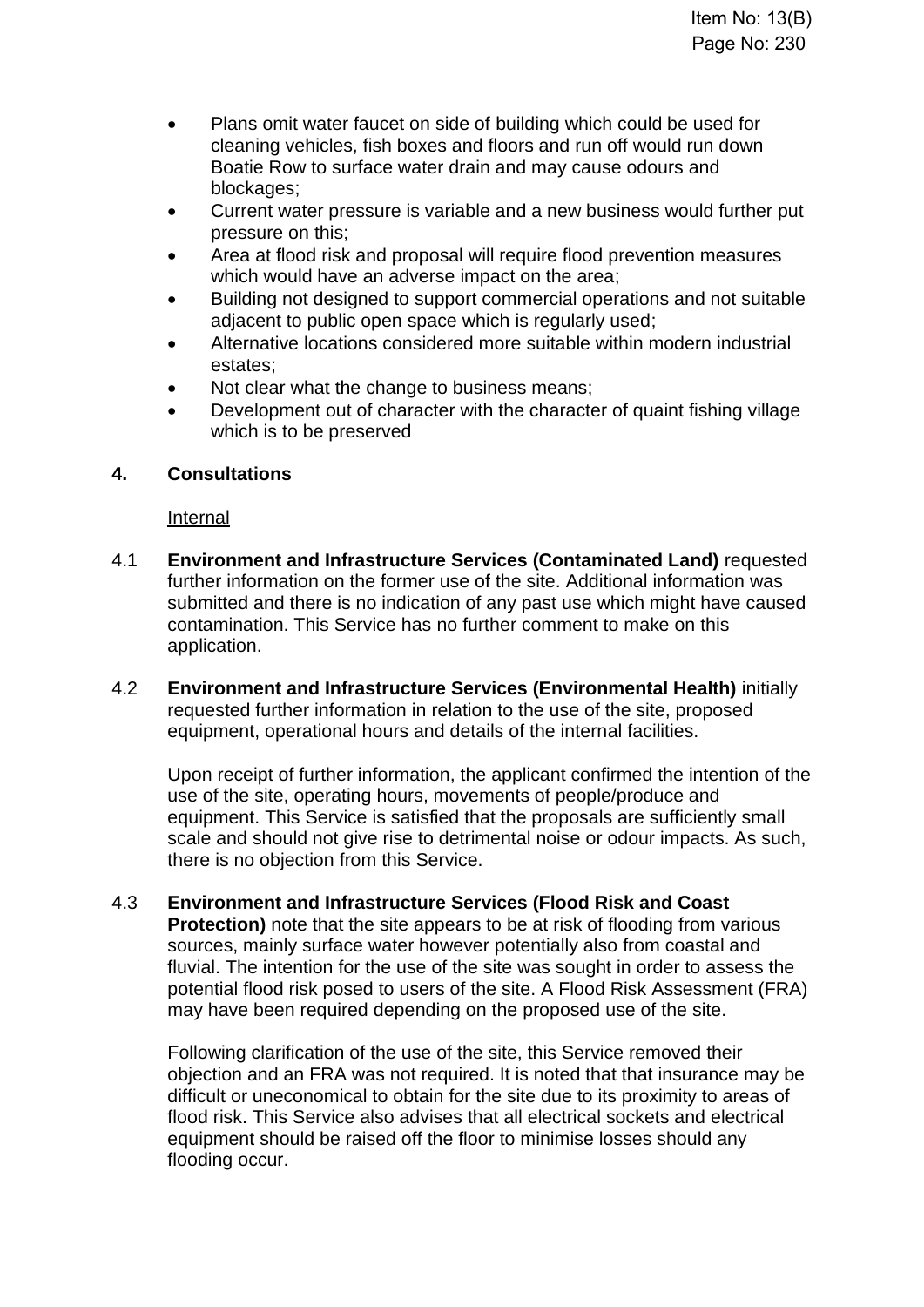4.4 **Environment and Infrastructure Services (Roads Development)** state that the parking provision requirement associated within the building is not being intensified from its previous use as there is no takeaway or retail use proposed. There is however potential for a loading/unloading requirement and this will need to be managed by the end user accordingly so as not to adversely affect the operation of the public road.

Further information was requested to confirm the interaction with the public road as some of the proposed alterations may be required to the road edge if fencing/gates are proposed to be removed. The site plan should include details in relation to kerbing, drainage, gradients, surface finish, fence removal extents within the redline. If only the gates were removed, this would allow for the provision of a loading/unloading area and not require further amendments to the existing road edge or gravel finish to the side. The use is not being intensified and with no change, further detailed design information is not required. This Service has no further comment to make.

External

4.5 **Scottish Water** has raised no objection to the planning application, however the applicant should be aware that this does not confirm that the proposed development can currently be serviced. The development would be fed from the Invercannie Water Treatment Works for the water supply and a foul only connection to the public infrastructure, however further investigations may be required.

# **5. Relevant Planning Policies**

#### 5.1 Scottish Planning Policy

The aim of the Scottish Planning Policies is to ensure that development and changes in land use occur in suitable locations and are sustainable. The planning system must also provide protection from inappropriate development. Its primary objectives are:

- to set the land use framework for promoting sustainable economic development;
- to encourage and support regeneration; and
- to maintain and enhance the quality of the natural heritage and built environment.

Development and conservation are not mutually exclusive objectives; the aim is to resolve conflicts between the objectives set out above and to manage change. Planning policies and decisions should not prevent or inhibit development unless there are sound reasons for doing so. The planning system guides the future development and use of land in cities, towns and rural areas in the long term public interest. The goal is a prosperous and socially just Scotland with a strong economy, homes, jobs and a good living environment for everyone.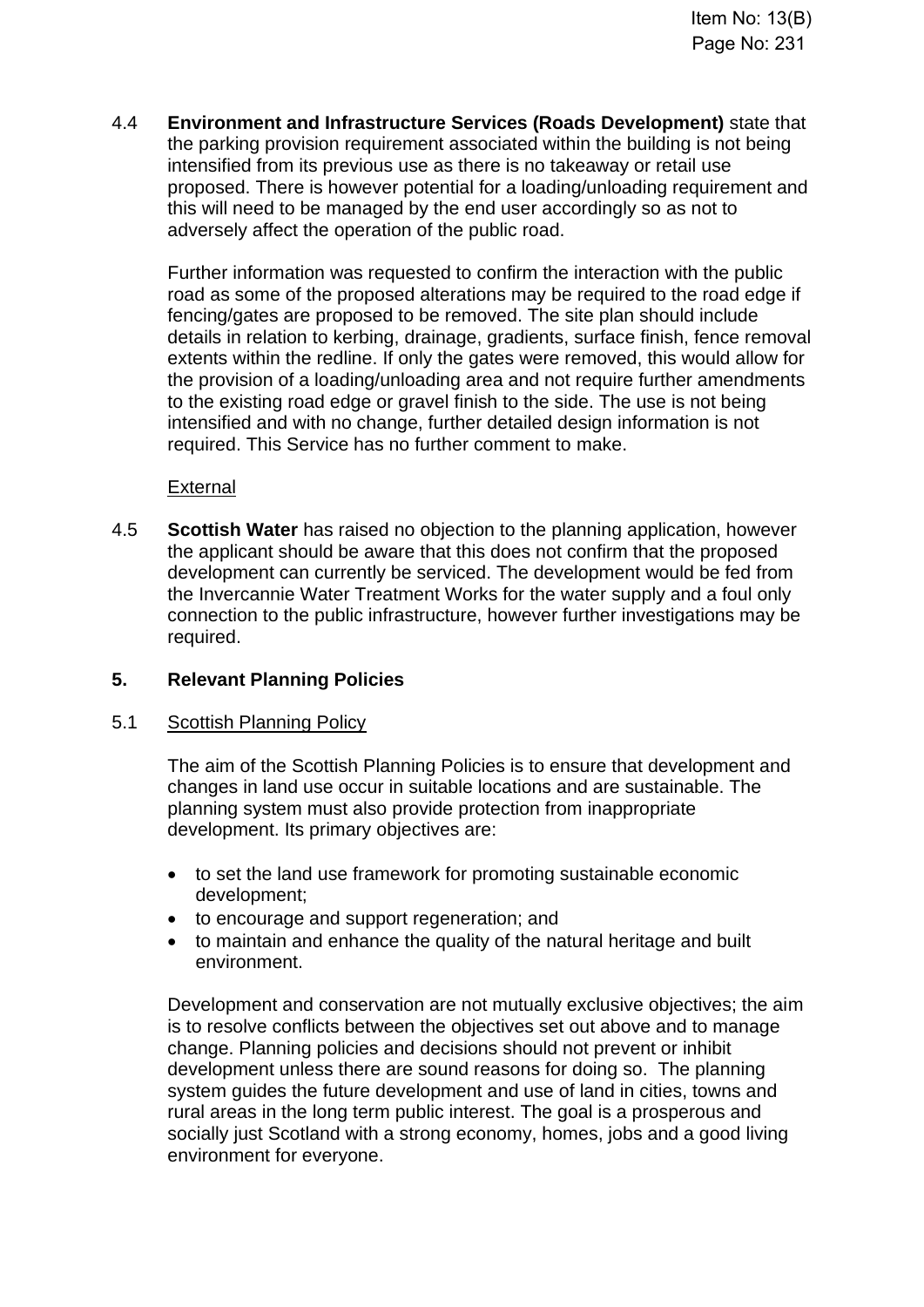#### 5.2 Aberdeen City and Shire Strategic Development Plan 2020

The Strategic Development Plan (SDP) was approved on 12 August 2020.

The purpose of this Plan is to set a clear direction for the future development of the City Region. It sets the strategic framework for investment in jobs, homes and infrastructure over the next 20 years. All parts of the Strategic Development Plan area will fall within either a strategic growth area or a local growth and diversification area. Some areas are also identified as regeneration priority areas. There are also general objectives identified. In summary, these cover promoting economic growth, promoting sustainable economic development which will reduce carbon dioxide production, adapt to the effects of climate change and limit the amount of non-renewable resources used, encouraging population growth, maintaining and improving the region's built, natural and cultural assets, promoting sustainable communities and improving accessibility in developments.

The Aberdeenshire Local Development Plan 2017 will continue to be the primary document against which applications are considered. The Aberdeen City & Shire SDP 2020 as approved forms part of the Development Plan.

#### 5.3 Aberdeenshire Local Development Plan 2017

Policy P1: Layout, siting and design Policy P3: Infill and householder developments within settlements (including home and work proposals) Policy P4: Hazardous and potentially polluting developments and contaminated land Policy C4: Flooding Policy RD1: Providing suitable services

#### 5.4 Proposed Aberdeenshire Local Development Plan 2020

Aberdeenshire Council on 5 March 2020 resolved to agree the Proposed Aberdeenshire Local Development Plan (LDP) 2020 as the 'settled view of the Council' on what the final adopted content of the LDP 2021 should be. A period during which representations on the Proposed LDP 2020 could be made took place between 25 May and 31 July 2020.

The Proposed LDP 2020 is a material consideration in the determination of planning applications. The Planning Authority must therefore assess what weight it should have in the context of this particular application. The Proposed LDP has been subject to public scrutiny and has now been submitted for Examination by an independent Reporter. Nevertheless, it is considered that the level of weight that should be applied to the Proposed LDP 2020 remains as not significant at this time. The Aberdeenshire LDP 2017 remains the up-to-date LDP for the area and the primary document against which planning applications should be determined until such time as a new LDP for the area is adopted.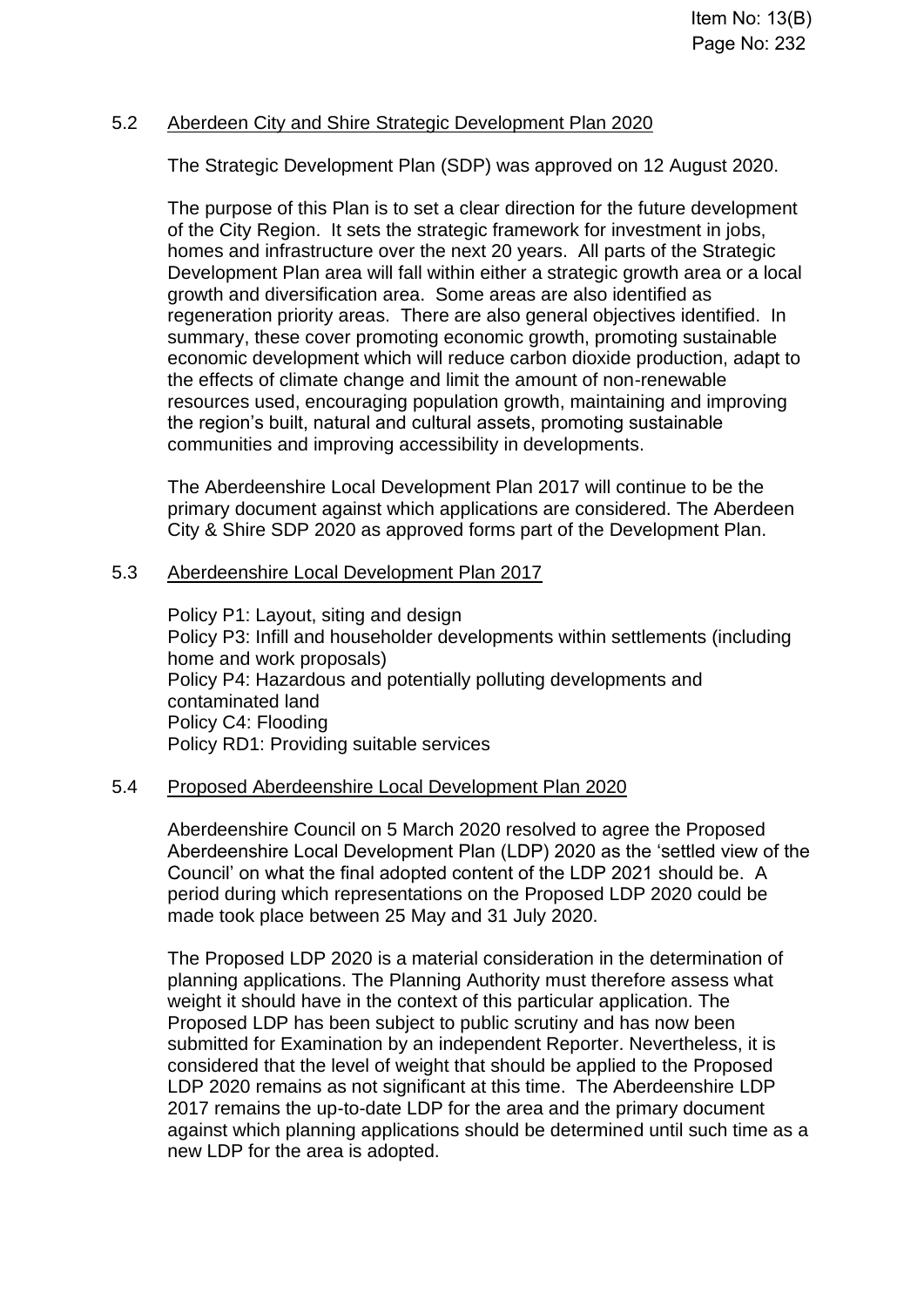#### 5.5 Other Material Considerations

None.

#### **6. Discussion**

- 6.1 The main issues to consider in the determination of this application include the acceptability in principle of the proposed change of use at this location and whether there would be an unacceptable impact on the character or amenity of the surrounding area.
- 6.2 Policy P1: Layout, siting and design and Policy P3: Infill and householder developments within settlements (including home and work proposals) states that development should respect the scale, density and character of its surroundings and not erode the character or amenity of the surrounding area. It also needs to be demonstrated that there will be no significant interference with the existing or proposed use of neighbouring sites, or accessibility of future potential development areas. There would appear to be no external alterations to the building, as such there would be a negligible visual impact on the character of the area or existing building and its surroundings. Part of the fencing is proposed to be removed to accommodate parking provision to the front of the site, however this is not considered to cause an adverse visual impact.
- 6.3 The nature of the business has been outlined and it has been confirmed that it would not include the processing of fish. The use of the building would predominantly be for storage of goods relating to an existing business situated at the harbour within the town. Small scale food preparation would be carried out at the site to enable quick resupply for the catering unit. Environment and Infrastructure Services (Environmental Health) is satisfied with the information submitted in relation to operational hours, occupancy, movements of people/produce and the equipment, which are not considered to represent an impact greater that that generated by a domestic kitchen. The proposal does not entail any retail elements and is not to be a fish processing plant.
- 6.4 Environment and Infrastructure Services (Environmental Health) is satisfied that the small-scale nature of the development would not give rise to detrimental noise or odour impacts and therefore, raises no objection. Irrespective of planning permissions in place, the applicant / proprietor of the business would also be subject to separate public order legislation regarding noise and odour levels. Considering the relevant Environmental Health legislation to protect noise nuisance emanating from the premises, it is expected the residential amenity of the locality will be suitably protected. It is considered that the change of use to a business, which is relatively low scale in terms of the scale and operations, would be acceptable as infill development of a disused building and not cause a detrimental impact to the character of the area to an unacceptable degree, in accordance with Policy P3: Infill and householder developments within settlements (including home and work proposals).
- 6.5 Turning to technical matters, the provision of one parking space to the front of the building has been shown on the submitted plans. Environment and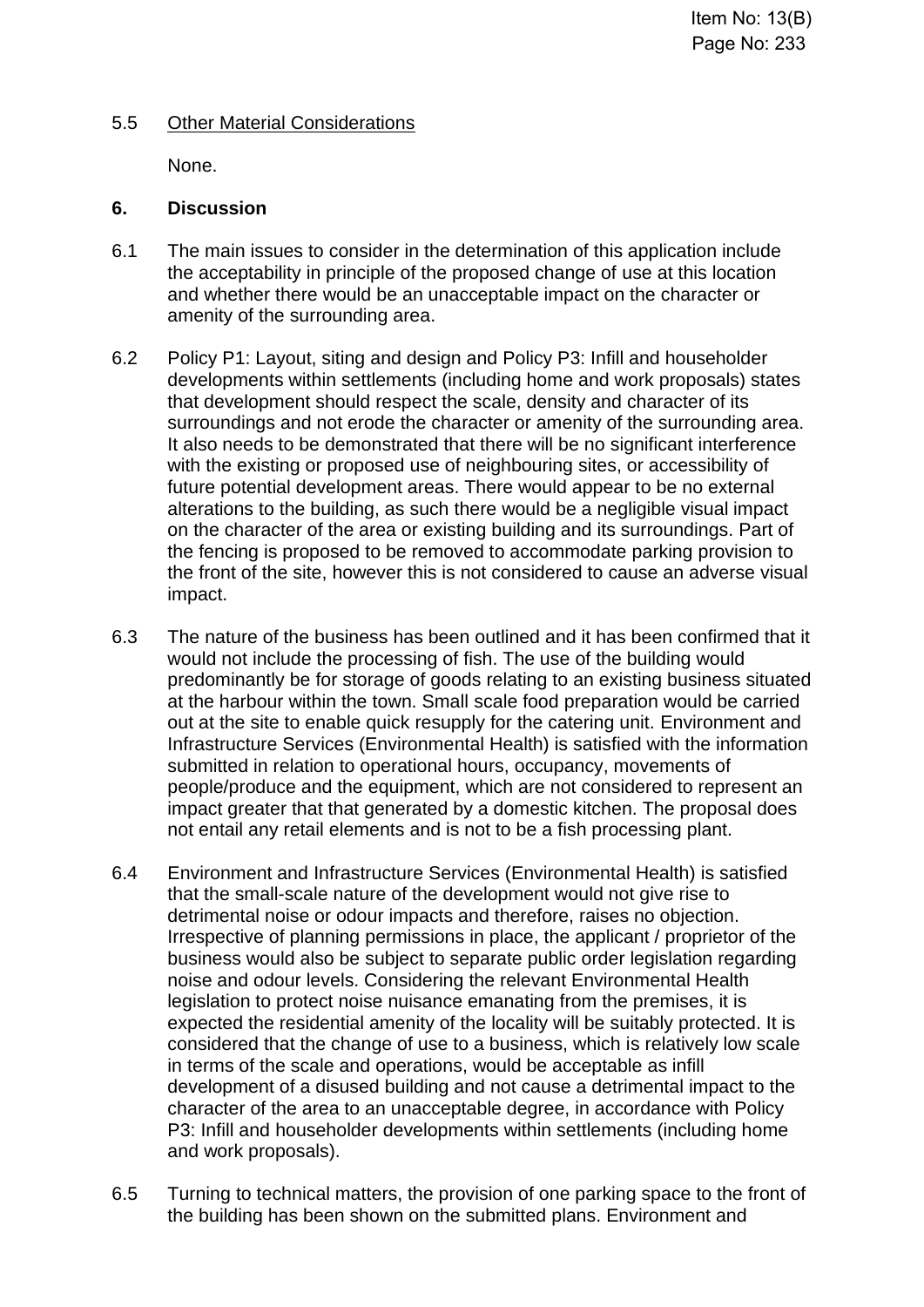Infrastructure Services (Roads Development) has commented that parking provision for loading/unloading would be required with the proposal and this was shown on plans accordingly. The fencing and gates to the front of the building were shown to be removed, leaving the concrete plinth and the gravel to the sides. It was requested that only the gate was removed to reduce potential for parking on the gravel, and subsequently taking this onto the public road. The use of the site would not be intensified to the extent that would require additional spaces within the red line site and no further amendments were sought.

- 6.6 Letters of representation raise concerns in relation to the increase of traffic on the public road and danger to pedestrians. The scale of the business is limited, due to the size of the building, and it is noted that there would not be large scale deliveries to the site with vehicle movements restricted to the applicants and no public access to the building. The use of the site is not considered to be intensified to an extent, which would cause a detrimental impact on the public roads in terms of reduced parking or causing an increase in danger to pedestrians. It was raised as a concern that large vehicles parking in front of residential properties would obstruct natural light, however it is not anticipated that the development would cause an increase in large vehicles to the area and in addition, parking on public roads which have no restrictions, e.g. yellow lines, is not a matter which can be controlled through planning.
- 6.7 Letters of representation also highlight existing issues with the public water supply and wastewater infrastructure and cite that the proposal would further exacerbate this. Scottish Water has raised no objection to the proposal, however the site will be subject to separate consents in order to connect to public infrastructure. This planning application would approve the principle of the development, and all other necessary consents would require to be applied for and approved by the relevant bodies prior to any connections being made.
- 6.8 The nature of the proposed use is not considered to cause an increase of flood risk to adjacent sites as there are no proposed external alterations or additional development proposed which would cause this. The proposal does not represent a more vulnerable use class and as such, a flood risk assessment was not sought to demonstrate if mitigation measures would be required. Overall, the proposal accords with Policy C4: Flood risk.
- 6.9 Overall, the principle of development is considered acceptable and due to the scale and nature of the business, it is not considered that the proposal would have a detrimental impact on the character or amenity of the surrounding area. The proposal is considered to comply with the relevant policies of the Aberdeenshire Local Development Plan 2017 and is recommended for approval.

#### **7. Area Implications**

7.1 In the specific circumstances of this application there is no direct connection with the currently specified objectives and identified actions of the Local Community Plan.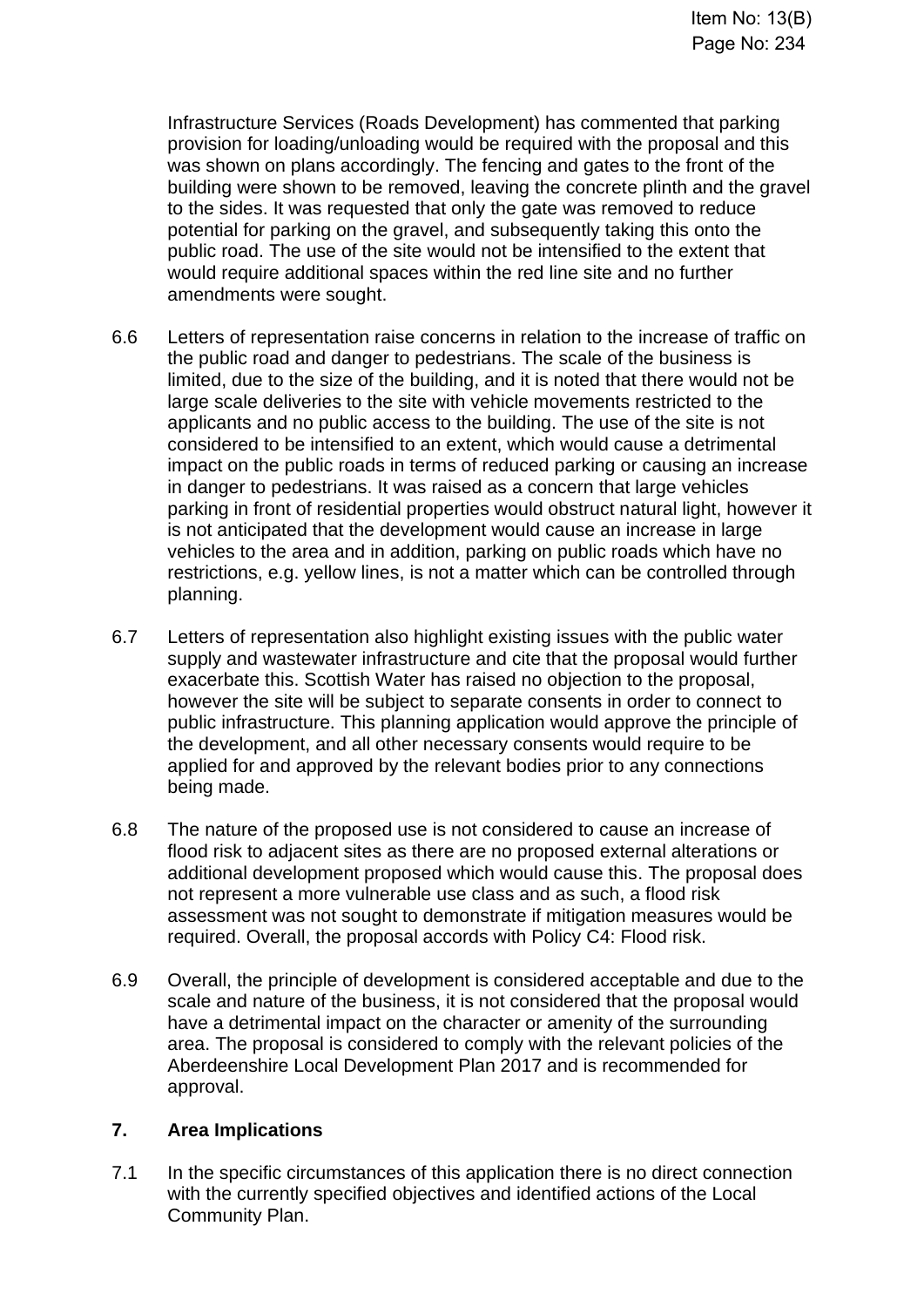#### **8. Implications and Risk**

- 8.1 An integrated impact assessment is not required because the granting or refusing of the application will not have a differential impact on the protected characteristics of the applicant or any third parties.
- 8.2 There are no staffing and financial implications.
- 8.3 There are no risks identified in respect of this matter in terms of the Corporate and Directorate Risk Registers as the Committee is considering the application as the planning authority in a quasi-judicial role and must determine the application on its own merits in accordance with the Development Plan unless material considerations justify a departure.
- 8.4 No separate consideration of the current proposal's degree of sustainability is required as the concept is implicit to and wholly integral with the planning process against the policies of which it has been measured.

#### **9. Departures, Notifications and Referrals**

9.1 Strategic Development Plan Departures

None

9.2 Local Development Plan Departures

None

- 9.3 The application is not a Departure from the Local Development Plan or Strategic Development Plan and no departure procedures apply.
- 9.4 The application does not fall within any of the categories contained in the Schedule of the Town and Country Planning (Notification of Applications) (Scotland) Direction 2009 and the application is not required to be notified to the Scottish Ministers prior to determination.
- 9.5 The application would not have to be referred to Infrastructure Services Committee in the event of the Area Committee wishing to grant permission for the application.

#### 10. **Recommendation**

# 10.1 **GRANT Full Planning Permission**

# 10.2 **Reason for Decision**

The Planning Authority considers that the application is for a development that is in accordance with the Aberdeenshire Local Development Plan 2017. The proposal is considered to form an appropriate infill development within the settlement and the overall level of the development would not have a detrimental impact on the character or amenity of neighbouring sites, in terms of visual impact, odour or noise. As such, the proposal complies with Policy